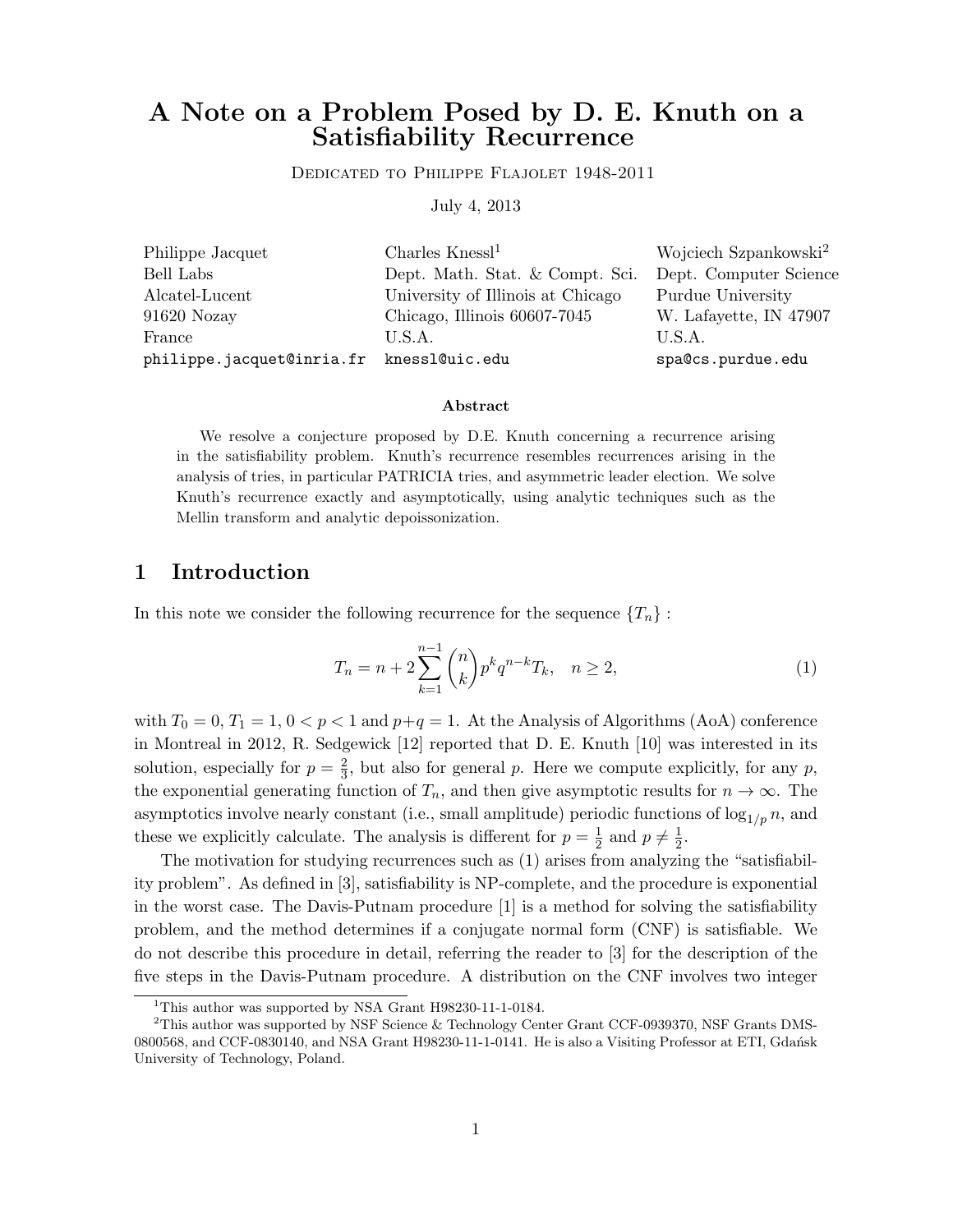variables, the number of clauses n and the number of variables  $L$ . The average time analysis then involves solving the two variable recurrence

$$
T_n^{L+1} = anL + 2\sum_{k=1}^{n-1} \binom{n}{k} p^k q^{n-k} T_k^L, \quad n \ge 1, \ L \ge 0,
$$
\n<sup>(2)</sup>

with the boundary conditions  $T_n^0 = 0$  and  $T_0^L = 0$ , and a is a constant. There are also alternate versions of the Davis-Putnam procedure that lead to similar recurrences (see equation (1.1) in [3]).

In [2] and [3] some bounds on the solution were obtained, using the solutions to simpler, one variable recurrences, such as that in (1). The particular recurrence in (1) is discussed in [2], and there the special case  $p = \frac{2}{3}$  $\frac{2}{3}$  is further motivated [10]. In [2] it was conjectured that for  $n \to \infty$ ,  $T_n$  in (1) is of order  $n^{\beta_*}$ , where  $\beta_* = \lceil \frac{\log 2}{\log(1/n)} \rceil$  $\frac{\log 2}{\log(1/p)}$ , and this we verify, giving a more precise estimate in Theorem 1. We hope that our detailed analysis of (1) will help in the understanding of more complicated recurrences such as (2), which we plan to analyze in the future.

Knuth's recurrence (1) resembles recurrences arising in the analysis of tries [9, 14], in particular, PATRICIA tries [11, 13] and also asymmetric leader election algorithms [8]. In fact, the Poisson transform of Knuth's recurrence reduces to a certain functional equation often arising in the analysis of algorithms and data structures (cf. [4, 8]), namely,

$$
f(z) = f(pz) + f(qz)e^{-pz} + a(z)
$$
 (3)

where  $p + q = 1$  and  $a(z)$  is a given function. Such a functional equation was studied before in [4, 8]. The point to observe is that  $f(qz)$  is multiplied by the coefficient function  $e^{-pz}$ . This makes the problem interesting (otherwise a standard approach can be applied; cf. [14]). Second-order asymptotics of (3), and ultimately the recurrence (1), are quite challenging, especially if one strives to compute explicitly all of the constants and periodic functions involved. We believe that the novelty of our work lies in deriving exact and asymptotic solutions to Knuth's recurrence, including the constants and periodic functions. We also suggest a quickly converging numerical procedure to estimate these quantities.

The paper is organized as follows. In Section 2 we state our main results and discuss some of the basic asymptotics of  $T_n$ . In Section 3 we give the asymptotics more precisely, characterizing explicitly the periodic fluctuations of  $T_n$ . In Section 4 we develop an efficient numerical approach for evaluating some parts of the asymptotic formula for  $T_n$ .

### 2 Main Results

We summarize below our main results. We focus on the large  $n$  asymptotics, but our analysis (cf. (17)) also leads to an exact expression for the generating function  $T(z)$  of  $T_n$ .

**Theorem 1** (i) Assume  $p \neq \frac{1}{2}$  $rac{1}{2}$ . Then

$$
T_n = Cn^{-\frac{\log 2}{\log p}} \left[ 1 + P(\log n) + O(n^{-1}) \right] + \frac{1}{1 - 2p}n \tag{4}
$$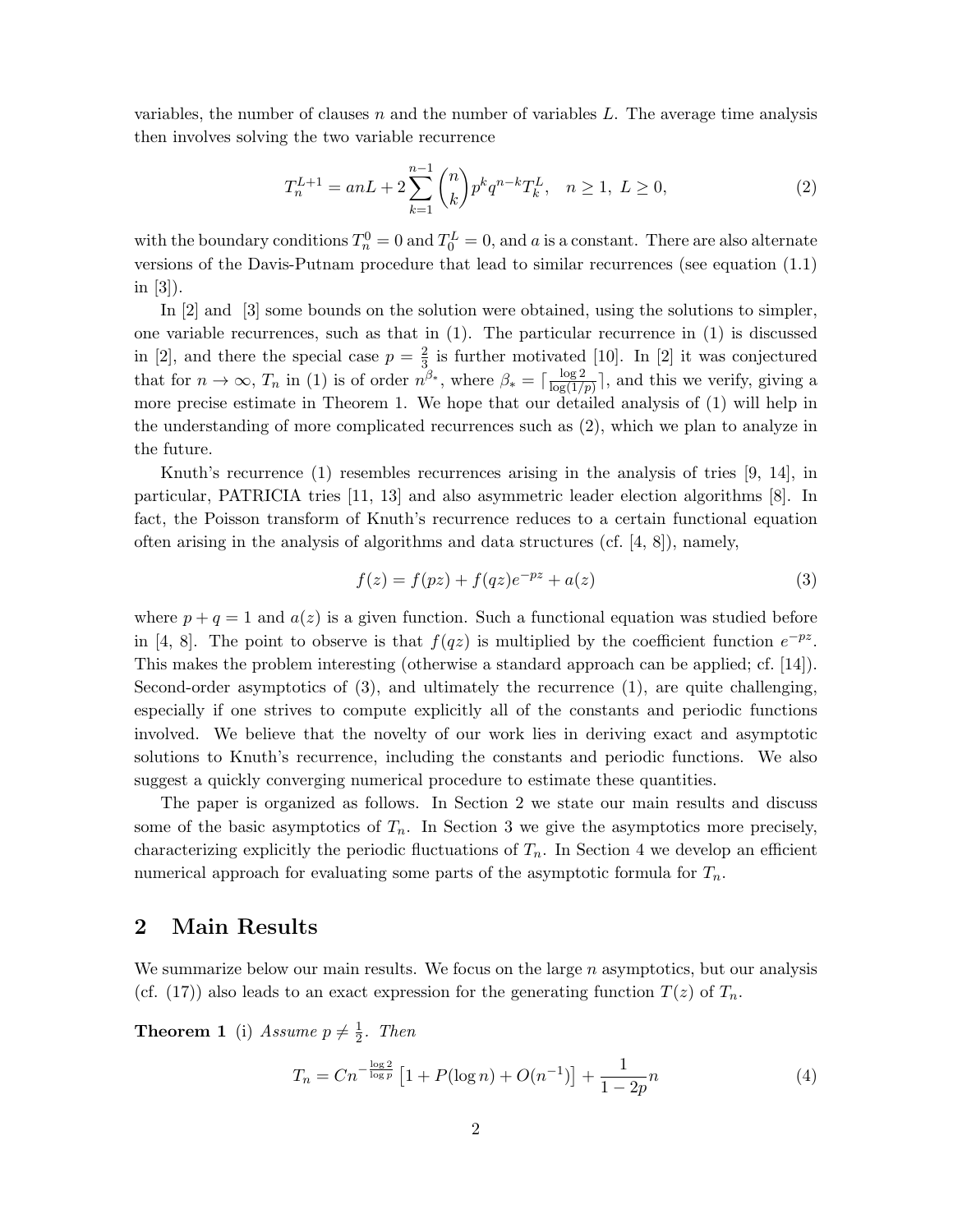where C is constant that can be expressed as

$$
C = \frac{2p}{2p - 1} \frac{1}{\log(1/p)} \sum_{k=-\infty}^{\infty} (2p)^k \int_1^{1/p} y^{\frac{\log 2}{\log p}} e^{-qp^k y} \left[ \prod_{j=1}^{\infty} \left( 1 - e^{-qp^{k-j} y} \right) \right] dy \tag{5}
$$

(see also (51)), and  $P(x)$  is a periodic function of period  $-\log p$  and small amplitude that can be explicitly expressed as

$$
CP(\log n) := \sum_{\ell = -\infty, \ell \neq 0}^{\infty} c_{\ell} e^{2\pi i \ell \log_{1/p}(n)} \tag{6}
$$

where

$$
c_{\ell} = \frac{2p}{2p-1} \int_0^1 e^{-2\pi ix\ell} \sum_{k=-\infty}^{\infty} (2p)^{k-x} e^{-qp^{k-x}} \left[ \prod_{j=1}^{\infty} \left( 1 - e^{-qp^{k-x-j}} \right) \right] dx
$$

for integer  $\ell$ .

(ii) For  $p=\frac{1}{2}$  $rac{1}{2}$  we have

$$
T_n = \frac{n \log n}{\log 2} + nP_*(\log n) + O(1) \tag{7}
$$

where  $P_*(x)$  is a periodic function of period  $\log 2$ , explicitly shown in (49) and (50), which is constant to four decimal places, with  $P_*(\log n) \approx .6295$ .

In the Table 1 we present the values of the constant  $C = C(p)$  for  $p \neq 0.5$ . The reader is referred to Sections 3 and 4 for a more detailed discussion of this constant. Furthermore, we

| $\boldsymbol{p}$ | C(p)                   |
|------------------|------------------------|
| 0.1              | $-0.123$               |
| $0.2\,$          | –0.459                 |
| $0.3\,$          | $-1.292$               |
| 1/3              | $^{-1.822}$            |
| 0.4              | $-3.947$               |
| 0.6              | 4.837                  |
| 2/3              | 2.161                  |
| 0.7              | 1.344                  |
| 0.8              | 0.102                  |
| 0.9              | $3.687 \times 10^{-6}$ |

Table 1: The constant  $C(p)$  versus p for some  $p \neq 0.5$ .

point out that the amplitude of the periodic function  $CP(\log n)$  is very small, unless p itself is small. Let  $x = \log_{1/p} n$ , and define amplitude as  $A = \max(x) - \min(x)$  where  $\max(x)$  and  $min(x)$  are the maximum and minimum of P over the period  $0 \le x < 1$ . For example for  $p = 2/3$  we find that

$$
\max(x) = .1542 \times 10^{-10} \dots \text{ for } x = 0.52,
$$
  
\n
$$
\min(x) = -.1548 \times 10^{-10} \dots \text{ for } x = 0.02
$$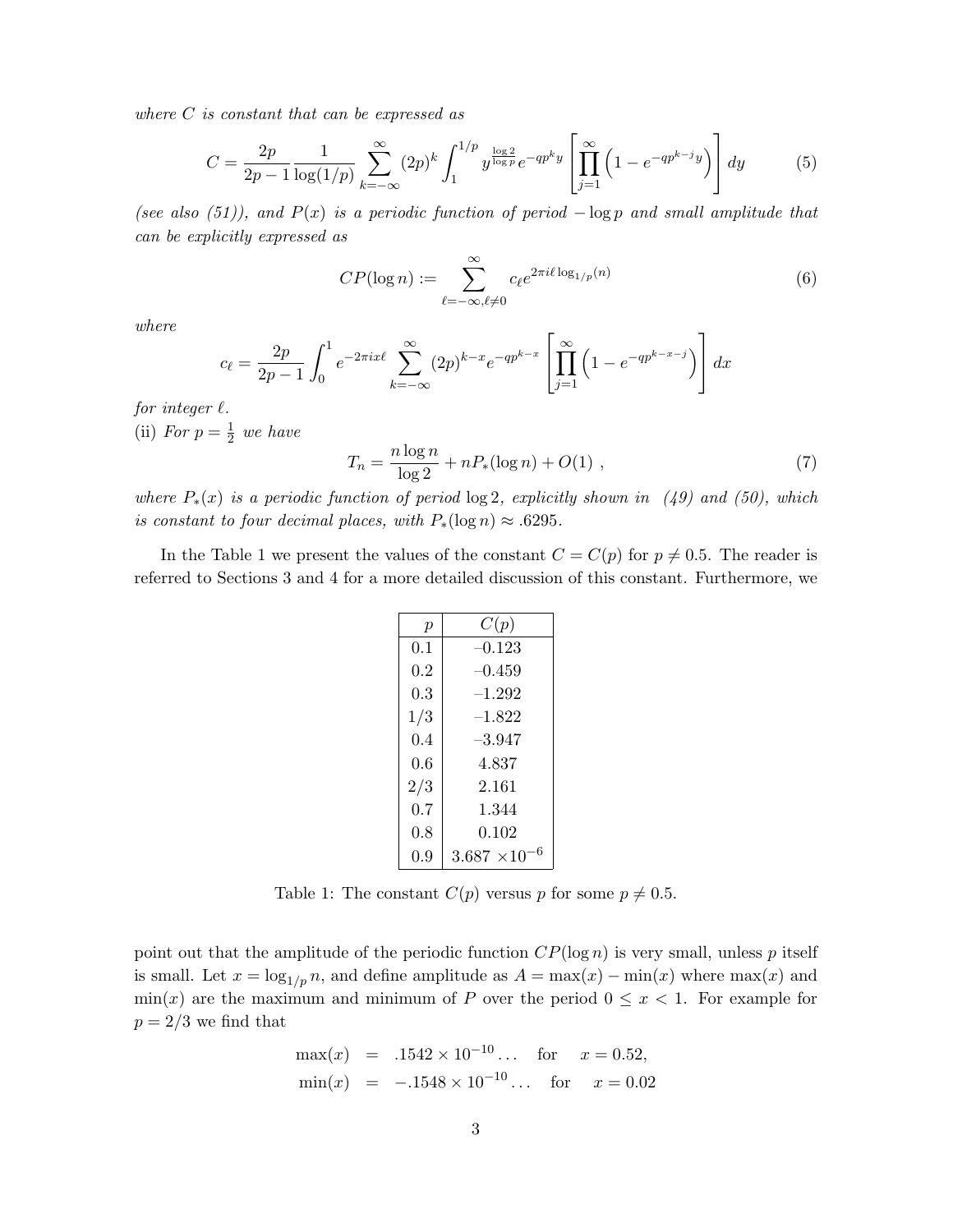so the amplitude is of order  $10^{-10}$ .

Note that for  $0 < p < \frac{1}{2}$  we have  $T_n = O(n)$  and the term  $n/(1-2p)$  dominates the asymptotics in (4), while for  $\frac{1}{2} < p < 1$  we have  $T_n = O(n^{\frac{\log 2}{\log(1/p)}})$ . This means that for  $0 < p < \frac{1}{2}$  both the term n and the sum in the right side of (1) are asymptotically important, while if  $\frac{1}{2} < p < 1$  the sum dominates.

## 3 Proof of Main Results

We now give a proof of the theorem using analytic techniques such as the Mellin transform [5] and depoissonization [7] (see also [6, 14]). In the following we will set

$$
\beta = -\frac{\log 2}{\log p}.
$$

We will first establish a rough estimate. We shall prove that there exists an  $\alpha$  such that for all integer n:  $T_n < e^{\alpha n}$ . Let N and  $\alpha$  be large enough such that for all integer  $n \leq \frac{1}{2}$  $\frac{1}{2}e^{\alpha n}$  and for all  $n \leq N$ :

$$
T_n \leq e^{\alpha n} \tag{8}
$$

$$
pe^{\alpha} + q \le \frac{e^{\alpha}}{2^{1/N}} \tag{9}
$$

where we recall that  $q = 1 - p$ . We show by recursion that  $T_n \leq e^{\alpha n}$  for  $n > N$ . Indeed assuming that the hypothesis is true up to  $n-1$ , from (1) we have

$$
T_n = n + 2 \sum_{k=1}^{n-1} {n \choose k} p^k q^{n-k} T_k
$$
  
\n
$$
\leq n + 2 \sum_{k=1}^{n-1} {n \choose k} p^k q^{n-k} e^{\alpha k}
$$
  
\n
$$
= n + 2(pe^{\alpha} + q)^n.
$$

Since  $n \leq \frac{1}{2}$  $\frac{1}{2}e^{\alpha n}$  and

$$
(pe^{\alpha} + q)^n < \frac{1}{2^{n/N}} e^{\alpha n} < \frac{1}{2} e^{\alpha n},
$$

we get  $T_n \leq e^{\alpha n}$ .

We define the Poisson transform as  $T(z) = \sum_n T_n \frac{z^n}{n!}$  $\frac{z^n}{n!}e^{-z}$  which exists for all complex z since the series converges due to the estimate  $T_n \leq e^{n\alpha}$ . We find from (1) that

$$
T(z) = z + 2T(pz) - 2e^{-qz}T(pz).
$$
 (10)

We can prove that for  $|\arg(z)| < \frac{\pi}{2} - \varepsilon$  and any fixed  $\varepsilon > 0$ , the following is true

$$
|T(z)| \le (|z| + |z|^\beta)B \tag{11}
$$

for some  $B > 0$ . Considering the sequence

$$
B_k = \max_{|z| \le p^{-k}} \left\{ \frac{|T(z)|}{|z| + |z|^{\beta}} \right\}
$$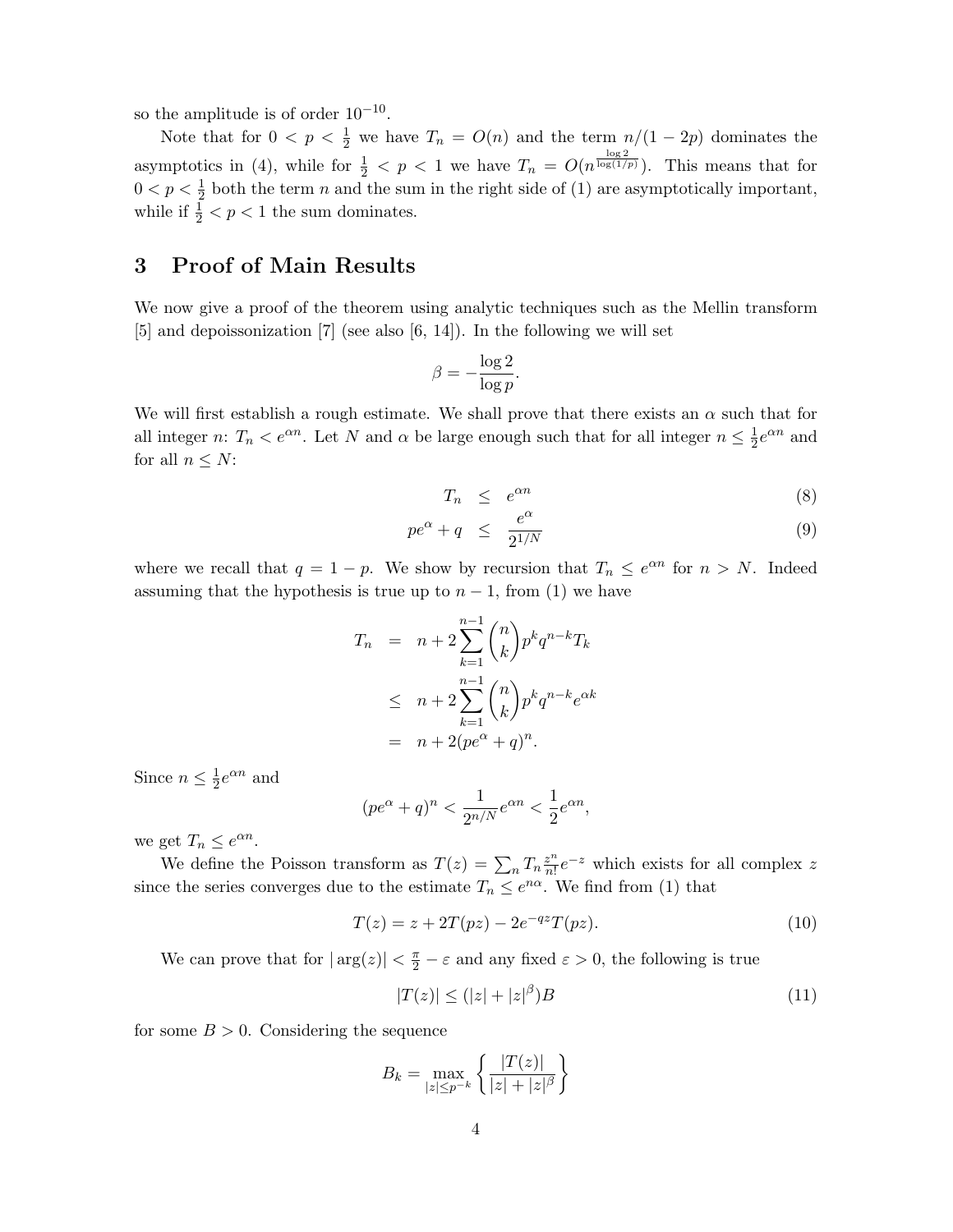we can show, using similar arguments as in [7] or Theorem 10.5 of [14], that

$$
B_k \le (1 + e^{-qp^{-k}})B_{k-1} \tag{12}
$$

and thus the sequence  ${B_k}$  is uniformly bounded.

On the other side, when  $\arg(z) > \frac{\pi}{2} - \varepsilon$  then we can prove that there exists  $\alpha' < 1$  such that  $|T(z)e^{z}| \leq e^{\alpha/|z|}$  as described in [7]. Then by analytic depoissonization (for more details see [7]) we conclude that

$$
T_n = T(n) (1 + O(n^{-1})).
$$

Thus we need to establish asymptotic behavior of  $T(z)$  for  $z \to \infty$  in a cone around the real axis. We rewrite equation (10) as

$$
T(z) = z + 2(1 - e^{-qz})T(pz)
$$
\n(13)

and let

$$
f(z) = \prod_{m>0} (1 - e^{-qp^{-m}z}).
$$
\n(14)

The function  $f(z)$  satisfies

$$
f(pz) = (1 - e^{-qz})f(z).
$$

We have  $f(z) \to 1$  when  $z \to +\infty$ , in fact  $f(z) = 1 - O(e^{-qz/p})$ . Also  $f(z) \to 0$  when  $z \to 0$ , and in fact from (14) we have  $f(z) = o(z^M)$  for all  $M > 0$ . Let

$$
\tau(z) = f(z)T(z) . \tag{15}
$$

Then from (13) we obtain a new equation for  $\tau(z)$ 

$$
\tau(z) = z f(z) + 2\tau(pz) \tag{16}
$$

that can be solved to give

$$
\tau(z) = \sum_{m \ge 0} 2^m p^m z f(p^m z).
$$

We thus have the solution of (13) in the form

$$
T(z) = z + \sum_{m \ge 0} (2p)^{m+1} z \prod_{i=0}^{m} (1 - e^{-qp^i z}).
$$
 (17)

The Mellin transform

$$
f^*(s) = \int_0^\infty f(z)z^{s-1}dz
$$
\n(18)

of  $f(z)$  is defined for  $\Re(s) < 0$  while the Mellin transform of  $zf'(z)$ , that is  $-sf^*(s)$ , is defined for all complex s. We also have

$$
\lim_{s \to 0} s f^*(s) = -\int_0^\infty f'(z) dz = -f(\infty) = -1.
$$
\n(19)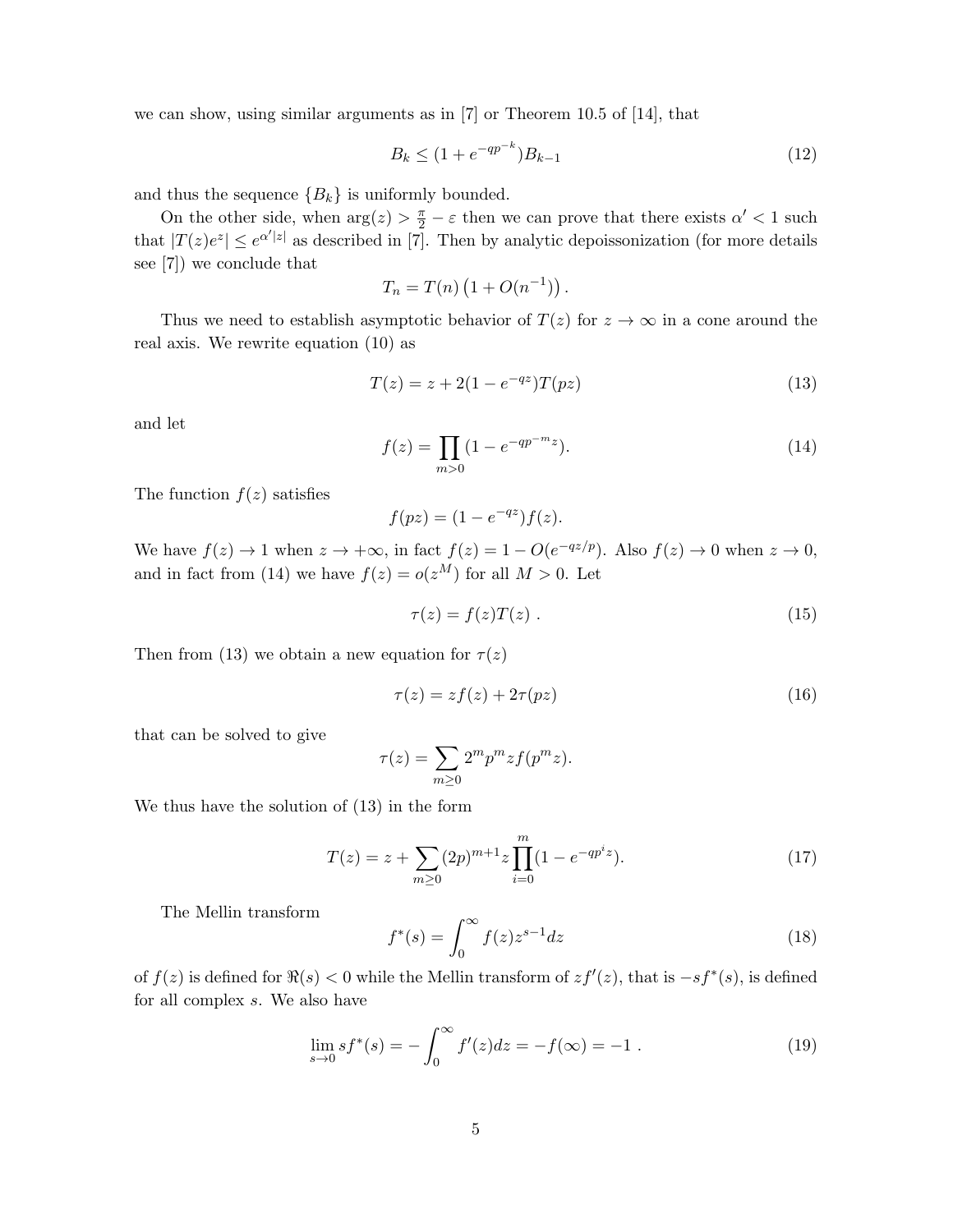For z real and positive, our previous estimates show that  $\tau(z) = O(z + z^{\beta})$  when  $z \to \infty$  and  $\tau(z) = o(z^M)$  for all  $M > 0$  when  $z \to 0$ . The Mellin transform  $\tau^*(s)$  of the function  $\tau(z)$  is defined for  $\Re(s) < -\max\{1,\beta\}$  and satisfies

$$
\tau^*(s) = \frac{f^*(s+1)}{1 - 2p^{-s}}.\tag{20}
$$

Via the inverse Mellin transform [5] we find that

$$
\tau(z) = \frac{1}{2i\pi} \int_{c-i\infty}^{c+i\infty} \frac{f^*(s+1)}{1 - 2p^{-s}} z^{-s} ds.
$$
\n(21)

Let us assume that  $p \neq \frac{1}{2}$  $\frac{1}{2}$ . The function  $\frac{f^*(s+1)}{1-2p^{-s}}$  has simple poles: (i) at  $s = -1$ , from  $f^*(s + 1)$ , (ii) at  $s = s_k$ , from  $(1 - 2p^{-s})^{-1}$ , where

$$
s_k = -\beta + \frac{2ik\pi}{\log p}, \quad k \in \mathbb{Z}.
$$

Thus

$$
\tau(z) = \frac{z}{1 - 2p} + \sum_{k \in \mathbb{Z}} \frac{f^*(1 + s_k)}{\log p} z^{-s_k} + o(z^{-M})
$$
\n(22)

for any arbitrary  $M > 0$ . The factor  $\frac{1}{1-2p}$  is a consequence of the residue of  $-\frac{f^*(s+1)}{1-2p^{-s}}$  at  $s = -1$ , and (19). Notice also that

$$
T(z) = \frac{\tau(z)}{f(z)} = \tau(z)(1 + O(e^{-qz/p}))
$$

since  $f(z)$  converges to 1 exponentially fast.

Finally, when  $p=\frac{1}{2}$  $\frac{1}{2}$  the singularity at  $s = s_0 = -1$  becomes a double pole and then

$$
\tau(z) = \frac{z \log z}{\log 2} + \frac{z}{2} + \frac{(sf^*)'(0)}{\log 2}z + \sum_{k \in \mathbb{Z}^*} \frac{f^*(1+s_k)}{-\log 2} z^{-s_k} + o(z^{-M}). \tag{23}
$$

Here  $\mathbb{Z}^* = \mathbb{Z} - \{0\}$  denotes the set of all integers except  $k = 0$ .

# 4 Periodic Oscillations

In this section we shall obtain explicitly the periodic functions that appear in (4) and (7) within Theorem 1. We shall also obtain alternate expressions for the Poisson transform  $T(z)$ , from which the large z behavior is easily obtained.

#### 4.1 Case  $p \neq \frac{1}{2}$ 2

First consider  $p \neq \frac{1}{2}$  $\frac{1}{2}$  and set

$$
T(z) = \frac{z}{1 - 2p} + \tilde{T}(z).
$$
 (24)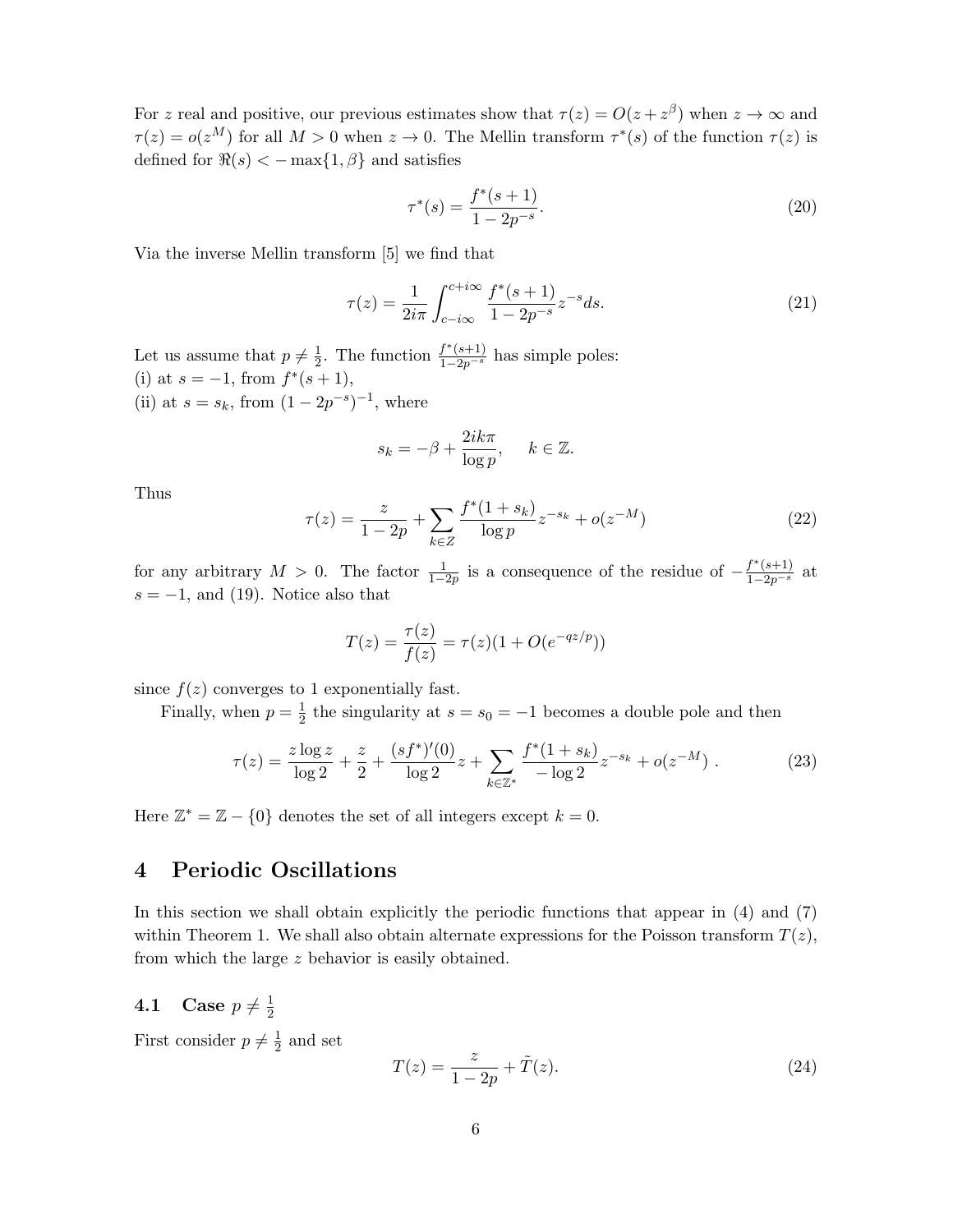Then from (10) we obtain for  $\tilde{T}(z)$  the functional equation

$$
\tilde{T}(z) = 2(1 - e^{-qz})\tilde{T}(pz) - \frac{2pz}{1 - 2p}e^{-qz}.
$$
\n(25)

Unlike (10) the non-homogeneous term in (25) decays exponentially for  $z \to \infty$ . If we furthermore set

$$
\tilde{T}(z) = \left[ \prod_{\ell=0}^{\infty} \left( 1 - e^{-qp^{\ell}z} \right) \right] S(z). \tag{26}
$$

we find that  $S$  satisfies

$$
S(z) = 2S(pz) - \frac{2pz}{1-2p}e^{-qz}\left[\prod_{\ell=0}^{\infty} \left(1 - e^{-qp^{\ell}z}\right)^{-1}\right].
$$
 (27)

Solving (27) by iteration leads to

$$
S(z) = -\frac{2pz}{1-2p} \sum_{m=0}^{\infty} (2p)^m e^{-qp^m z} \left[ \prod_{\ell=m}^{\infty} \left( 1 - e^{-qp^\ell z} \right)^{-1} \right].
$$
 (28)

Inverting the transform in (24) leads to

$$
T_n = \frac{n}{1 - 2p} + \tilde{T}_n. \tag{29}
$$

where

$$
\tilde{T}_n = \frac{n!}{2\pi i} \oint \frac{e^z}{z^{n+1}} \tilde{T}(z) dz.
$$
\n(30)

We expand  $\tilde{T}_n$  for  $n \to \infty$  by using a depoissonization argument, first expanding  $\tilde{T}(z)$  as  $z \to \infty$ . Using (28) in (26) we let

$$
m = \left\lfloor \frac{\log z}{\log(1/p)} \right\rfloor + k = \frac{\log z}{\log(1/p)} - \omega(z) + k. \tag{31}
$$

where

$$
\omega(z) = \left\langle \frac{\log z}{\log(1/p)} \right\rangle \tag{32}
$$

and  $\langle \cdot \rangle$  denotes the fractional part, so that  $0 \leq \omega < 1$ . It follows that

$$
p^{m}z = p^{k}p^{-\omega}, \qquad 2^{m} = 2^{k-\omega(z)}z^{\frac{\log 2}{\log(1/p)}} \tag{33}
$$

and then

$$
\tilde{T}(z) = \frac{2p}{2p - 1} z^{\frac{\log 2}{\log(1/p)}} \sum_{k = -\lfloor \log_{1/p}(z) \rfloor}^{\infty} (2p)^{k - \omega(z)} \exp(-qp^{k - \omega}) R_k(z), \tag{34}
$$

where

$$
R_k(z) = \prod_{\ell=0}^{m-1} \left( 1 - e^{-qp^{\ell}z} \right) = \prod_{j=1}^{m} \left[ 1 - \exp(-qp^{k-\omega}p^{-j}) \right]
$$
  
= 
$$
\prod_{j=1}^{\infty} \left[ 1 - \exp(-qp^{k-\omega}p^{-j}) \right] \left( 1 + O(\exp(-qz)) \right).
$$
 (35)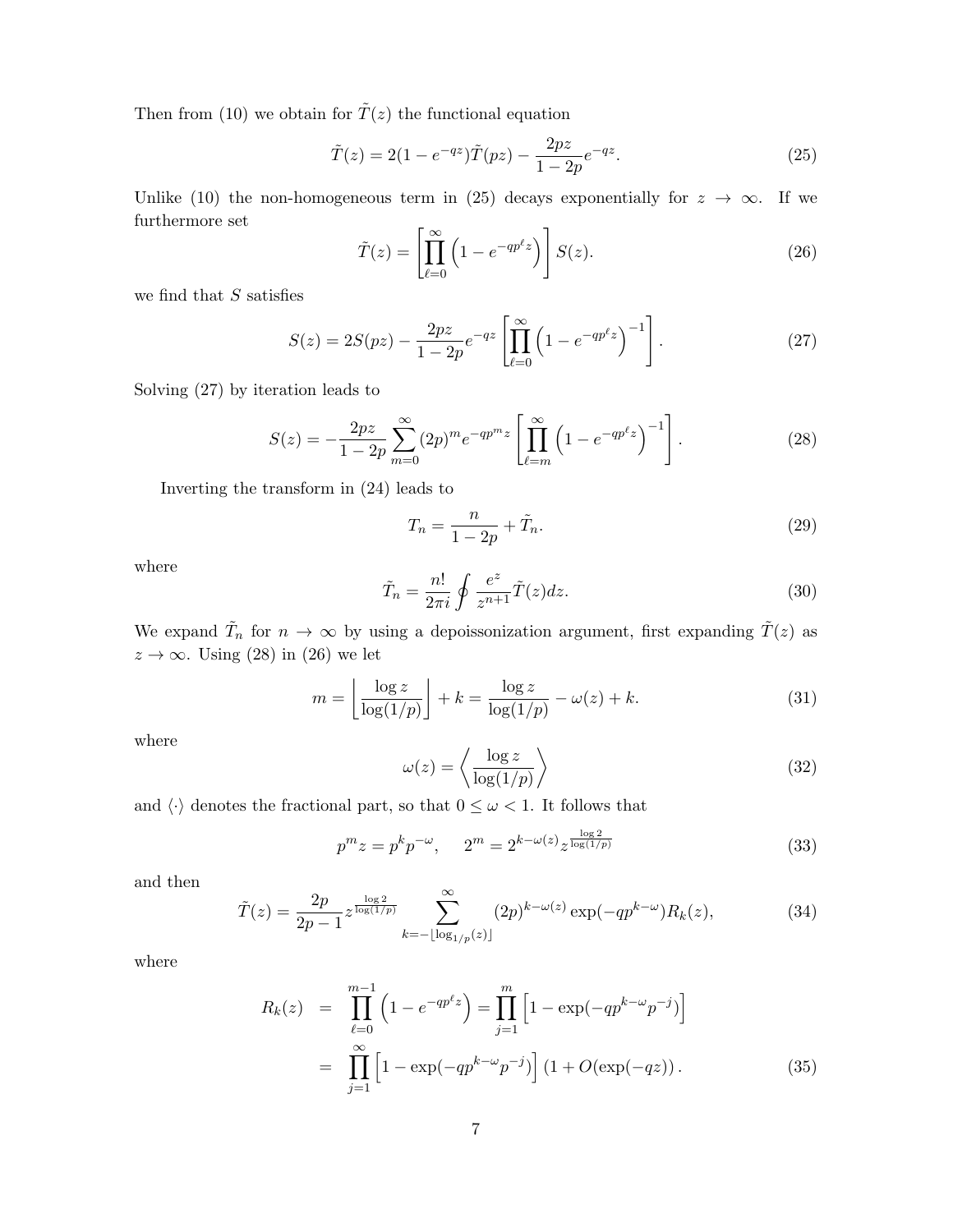Note that the error in the asymptotic relation in (35) is exponentially small as  $z \to \infty$ . Then the leading term for  $\tilde{T}(z)$  is obtained by replacing the lower limit on the sum in (34) by  $k = -\infty$ , and using (35). Thus we have obtained the leading term for  $\tilde{T}(z)$  as  $z \to +\infty$  for  $z$  real, up to an exponentially small error. In view of the appearance of the fractional part  $\omega$ , it would appear that there may be a lack of smoothness in the asymptotic approximation. But this is in fact not the case as in the approximation we can drop the fractional part, thus replacing  $\omega(z)$  by  $\log_{1/p}(z)$ , and then  $p^{-\omega}=z$ . Then the leading term is invariant under the mapping  $z \to pz$  (just shift the summation index  $k \to k-1$ ) and is thus an infinitely smooth function, for z real and positive. We argue that the asymptotic approximation will also hold in a sector in the complex z−plane containing the real axis (see the estimates in Section 2).

Then, by depoissonization,

$$
T_n - \frac{n}{1 - 2p} = n^{\frac{\log 2}{\log(1/p)}} P_1(n) \times (1 + O(\frac{1}{n}))
$$
\n(36)

where

$$
P_1(n) = \frac{2p}{2p-1} \sum_{k=-\infty}^{\infty} (2p)^{k-\omega(n)} e^{-qp^{k-\omega(n)}} \prod_{j=1}^{\infty} \left(1 - e^{-qp^{k-\omega(n)-j}}\right)
$$
(37)

and  $\omega(n)$  is obtained by replacing z by n in (32). Again, we can replace  $p^{-\omega(n)}$  by n. While the error in (37) is of the form  $1 + O(n^{-1})$ , from the depoissonization, we can improve the estimate by using the identity

$$
\frac{n!}{2\pi i} \oint \frac{e^z}{z^{n+1}} z^\beta dz = \frac{\Gamma(n+1)}{\Gamma(n+1-\beta)}, \quad \beta = \frac{\log 2}{\log(1/p)}\tag{38}
$$

and the fact that the error term in (35) is exponentially small. We use (39) in the numerical studies in Section 5, while the results in Theorem 1 replace the right-hand side of (39) by  $n^{\beta}$ , since  $n \to \infty$ .

We have thus identified explicitly the periodic function  $P(\cdot)$  in (4). Writing (38) as the Fourier series

$$
P_1(n) = \sum_{\ell = -\infty}^{\infty} c_{\ell} e^{2\pi i \ell \log_{1/p}(n)}
$$
(39)

we have

$$
c_{\ell} = \frac{2p}{2p-1} \int_0^1 e^{-2\pi ix\ell} \sum_{k=-\infty}^{\infty} (2p)^{k-x} e^{-qp^{k-x}} \left[ \prod_{j=1}^{\infty} \left( 1 - e^{-qp^{k-x-j}} \right) \right] dx \tag{40}
$$

$$
= \frac{2p}{2p-1} \frac{1}{\log(1/p)} \int_1^{1/p} \exp\left(\frac{2\pi i \ell \log(y)}{\log(p)}\right) y^{\frac{\log 2}{\log p}} \sum_{k=-\infty}^{\infty} (2p)^k e^{-qp^k y} \left[ \prod_{j=1}^{\infty} \left(1 - e^{-qp^{k-j}y}\right) \right] dy.
$$

Here we set  $y = p^{-x}$  in the first integral in (41). Comparing (37) to (4) we see that

$$
C[1 + P(\log n)] = P_1(n) = c_0 + \sum_{\ell = -\infty, \ell \neq 0}^{\infty} c_{\ell} e^{2\pi i \ell \log_{1/p}(n)},
$$
\n(41)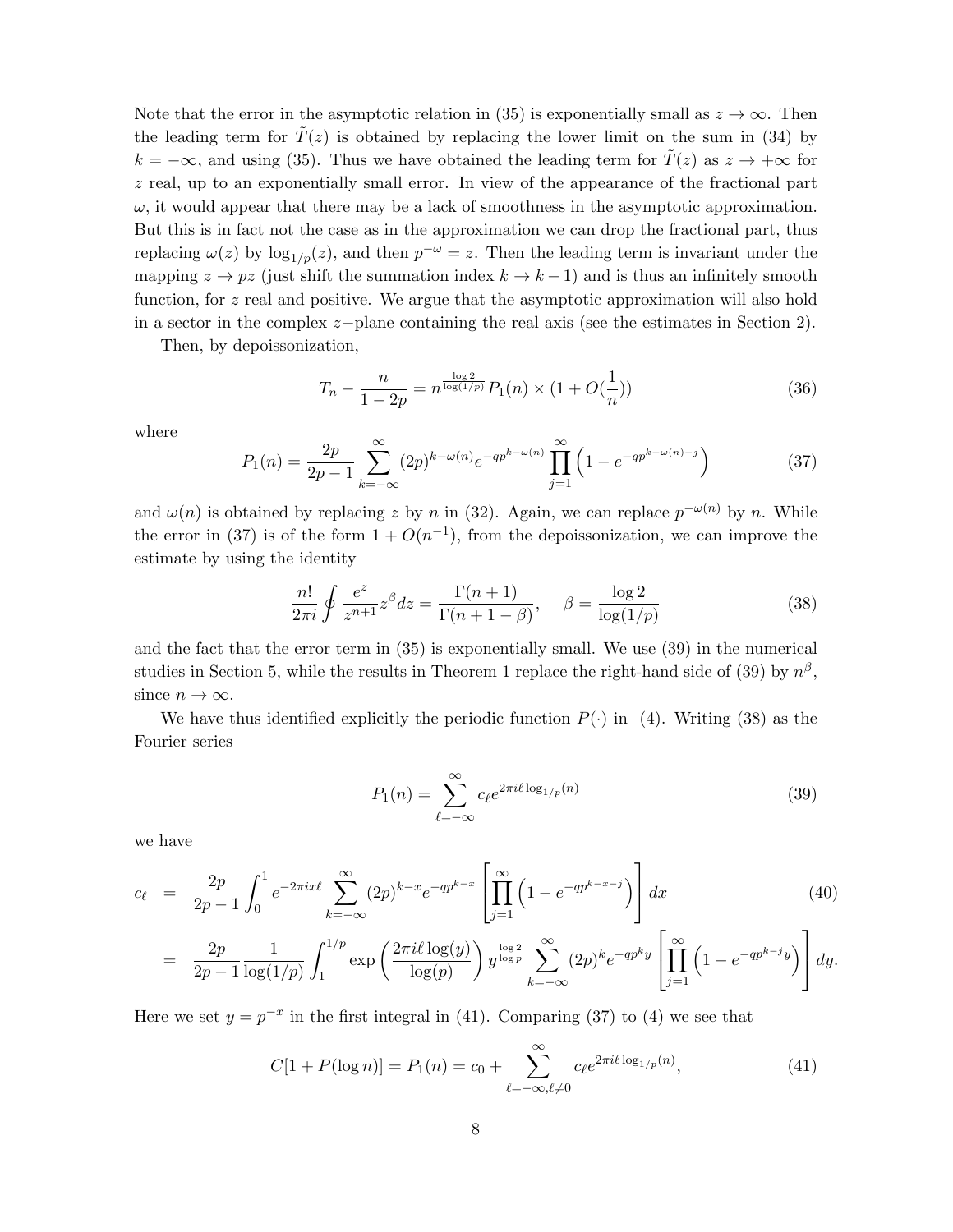so that  $c_0 = C$  and  $CP(\log n) = 1(n) - c_0$ . In particular the zeroth Fourier coefficient is

$$
c_0 = \frac{2p}{2p - 1} \frac{1}{\log(1/p)} \sum_{k = -\infty}^{\infty} (2p)^k \int_1^{1/p} y^{\frac{\log 2}{\log p}} e^{-qp^k y} \left[ \prod_{j=1}^{\infty} \left( 1 - e^{-qp^{k-j} y} \right) \right] dy. \tag{42}
$$

For  $p = 2/3$ , numerical evaluation of the right side of (43) yields  $c_0 \approx 2.1608$ .

We note that the series in (43) is rapidly convergent, at both  $k = \pm \infty$ . For  $k \to -\infty$  we have double exponential decay due to the factor  $e^{-qp^ky}$  in the integrand. For  $k \to +\infty$ , the product in (43) behaves as (with  $A = qy$ )

$$
\prod_{j=1}^{\infty} \left(1 - e^{-Ap^{k-j}}\right) = \exp\left[\sum_{\ell=1}^{\infty} \log\left(1 - e^{-Ap^{-\ell}}\right) + \sum_{\ell=1-k}^{0} \log\left(1 - e^{-Ap^{-\ell}}\right)\right]
$$
\n
$$
= \prod_{\ell=1}^{\infty} \left(1 - e^{-Ap^{-\ell}}\right) \exp\left[\sum_{\ell=0}^{k-1} \log\left(\frac{1 - e^{-Ap^{\ell}}}{Ap^{\ell}}\right) + \log(Ap^{\ell})\right]
$$
\n
$$
= \prod_{\ell=1}^{\infty} \left(1 - e^{-Ap^{-\ell}}\right) \prod_{\ell=0}^{\infty} \left(\frac{1 - e^{-Ap^{\ell}}}{Ap^{\ell}}\right) A^k p^{k(k-1)/2} (1 + O(p^k)).
$$
\n(43)

Hence the product is roughly  $O(p^{k^2/2})$ , corresponding to Gaussian decay as  $k \to +\infty$ .

#### **4.2** Case  $p = \frac{1}{2}$ 2

Next we consider  $p=\frac{1}{2}$  $\frac{1}{2}$ . Setting

$$
T(z) = zT_*(z) \tag{44}
$$

in (10), with  $p=\frac{1}{2}$  $\frac{1}{2}$ , leads to

$$
T_*(z) = 1 + (1 - e^{-z/2}) T_* \left(\frac{z}{2}\right). \tag{45}
$$

Solving (46) by iteration yields

$$
T_*(z) = \sum_{m=0}^{\infty} \prod_{\ell=1}^m \left( 1 - e^{-z 2^{\ell-m-1}} \right).
$$
 (46)

To expand (47) for  $z \to \infty$  we again set  $m = \lfloor \log_2 z \rfloor + k = \log_2 z - \omega + k$ , as in (31). Then (47) becomes

$$
T_{*}(z) = \sum_{k=-\lfloor \log_{2} z \rfloor}^{\infty} \left[ \prod_{\ell=1}^{m} \left( 1 - e^{-2^{\ell-1+\omega-k}} \right) \right]
$$
\n
$$
= \sum_{k=0}^{\infty} \prod_{\ell=1}^{m} \left( 1 - e^{-2^{\ell-1+\omega-k}} \right) + \sum_{k=1}^{\lfloor \log_{2} z \rfloor} \left[ \prod_{\ell=1}^{m} \left( 1 - e^{-2^{\ell-1+\omega+k}} \right) - 1 + 1 \right]
$$
\n
$$
= \lfloor \log_{2} z \rfloor + \sum_{k=0}^{\infty} \prod_{\ell=1}^{\infty} \left( 1 - e^{-2^{\ell-1+\omega-k}} \right) + \sum_{k=1}^{\infty} \left[ \prod_{\ell=1}^{\infty} \left( 1 - e^{-2^{\ell-1+\omega+k}} \right) - 1 \right] + O(e^{-z^{\beta}}).
$$
\n(47)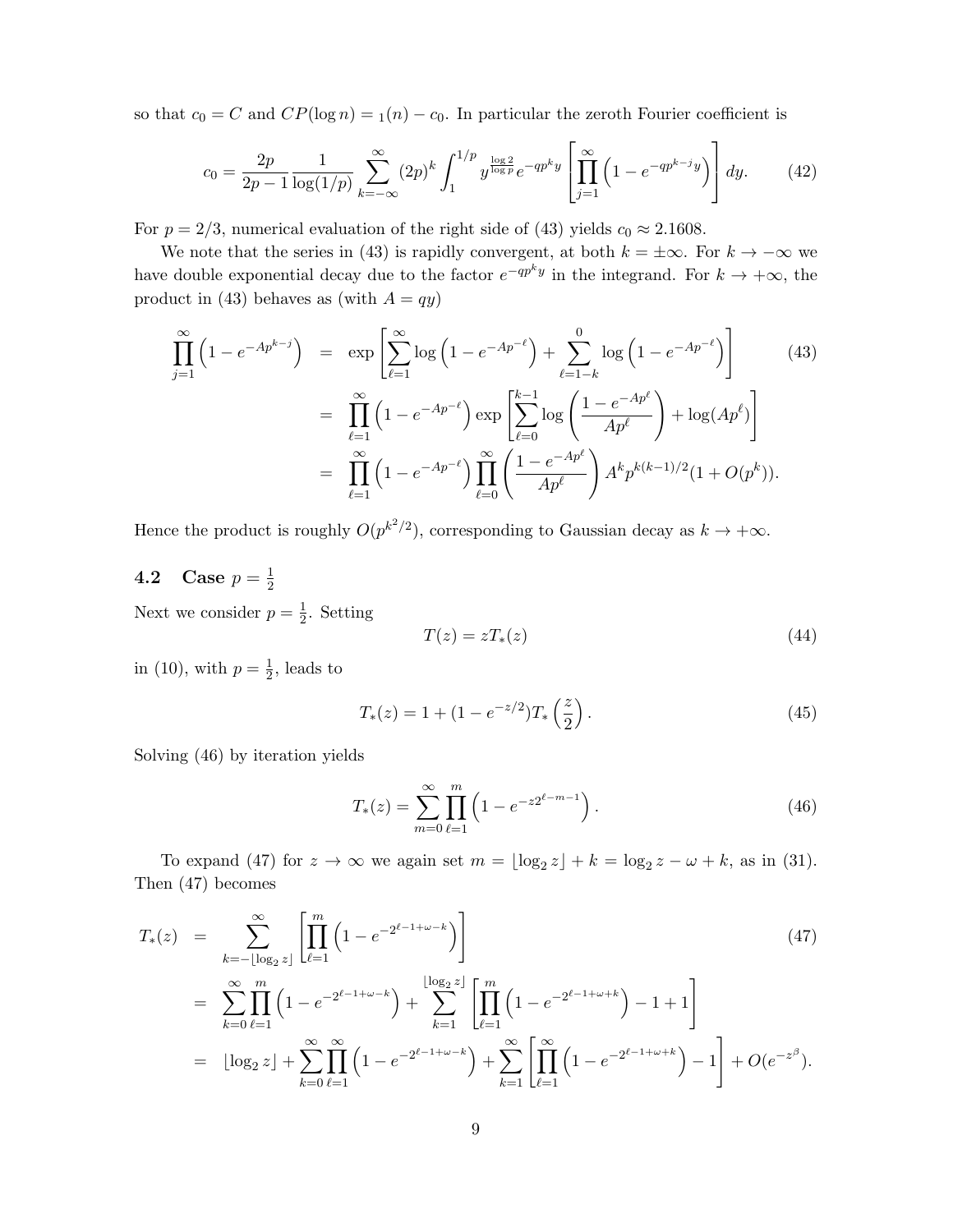It follows by depoissonization of (45) that

$$
T_n = n \log_2 n + nQ_*(n) + O(1),\tag{48}
$$

where

$$
Q_*(n) = -\omega(n) + \sum_{k=0}^{\infty} \prod_{\ell=1}^{\infty} \left(1 - e^{-2^{\ell-1+\omega(n)-k}}\right) + \sum_{k=1}^{\infty} \left[\prod_{\ell=1}^{\infty} \left(1 - e^{-2^{\ell-1+\omega(n)+k}}\right) - 1\right].
$$

The periodic function in (50) may once again be written as the Fourier series

$$
Q_*(n) = \sum_{\ell = -\infty}^{\infty} c_{\ell}^* e^{2\pi i \ell \log_2(n)},
$$
\n(49)

and we have identified thus  $P_*(\log n)$  in (7). In (49)  $\omega(n) = \langle \log_2 n \rangle$  but we may drop the fractional part  $\langle \cdot \rangle$ , as if  $\omega(n)$  is replaced by  $\log_2 n$  it is easy to verify that  $Q_*(n) = Q_*(n/2)$ . Thus the expression below (49) is the same whether  $\omega = \langle \log_2 n \rangle$  or  $\omega = \log_2 n$ . Numerical studies show that the right side of (50) fluctuates between .629494 and .629513, so this function is nearly constant, and may be approximated to four significant figures by the zeroth Fourier coefficient  $c_0^*$  in (50).

## 5 Further Numerical Analysis

Here we develop a semi-numerical semi-analytic method for evaluating the Fourier coefficients of the periodic functions that appear in Theorem 1. This will require that we compute the first few  $T_n$  numerically and use them to evaluate a rapidly converging series.

Using the analysis in Sections 2 and 3, we can extract the Mellin transform of  $f(z)$  from numerical analysis. For  $p = \frac{2}{3}$  $\frac{2}{3}$ , for the problem originally proposed by D.E. Knuth [10], we have the leading term (see also (43))

$$
C = \frac{f^*(s_0 + 1)}{\log p} \approx 2.16086439750354927606532\tag{50}
$$

where we recall that  $s_0 = -\beta = \log 2/\log p$ . The  $k = 1$  term in (22)

$$
-\frac{f^*(s_0 + 1 + \frac{2i\pi}{\log p})}{\log p} \approx -7.66 \times 10^{-11} + 9.84 \times 10^{-12}i. \tag{51}
$$

The problem with the analysis in Section 2 is that it is somewhat difficult to extract the Mellin transform of  $f(z)$ . Below we propose an easier indirect method in the case  $\beta$  is not an integer (see also [8]).

Let k be an integer. For all analytic functions  $F(z)$  in a complex neighborhood of 0, we define  $\prod_k F(z)$  as the Taylor polynomial of degree k:

$$
\prod_{k} F(z) = \sum_{j=0}^{k} F^{(j)}(0) \frac{z^{j}}{j!}
$$
 (52)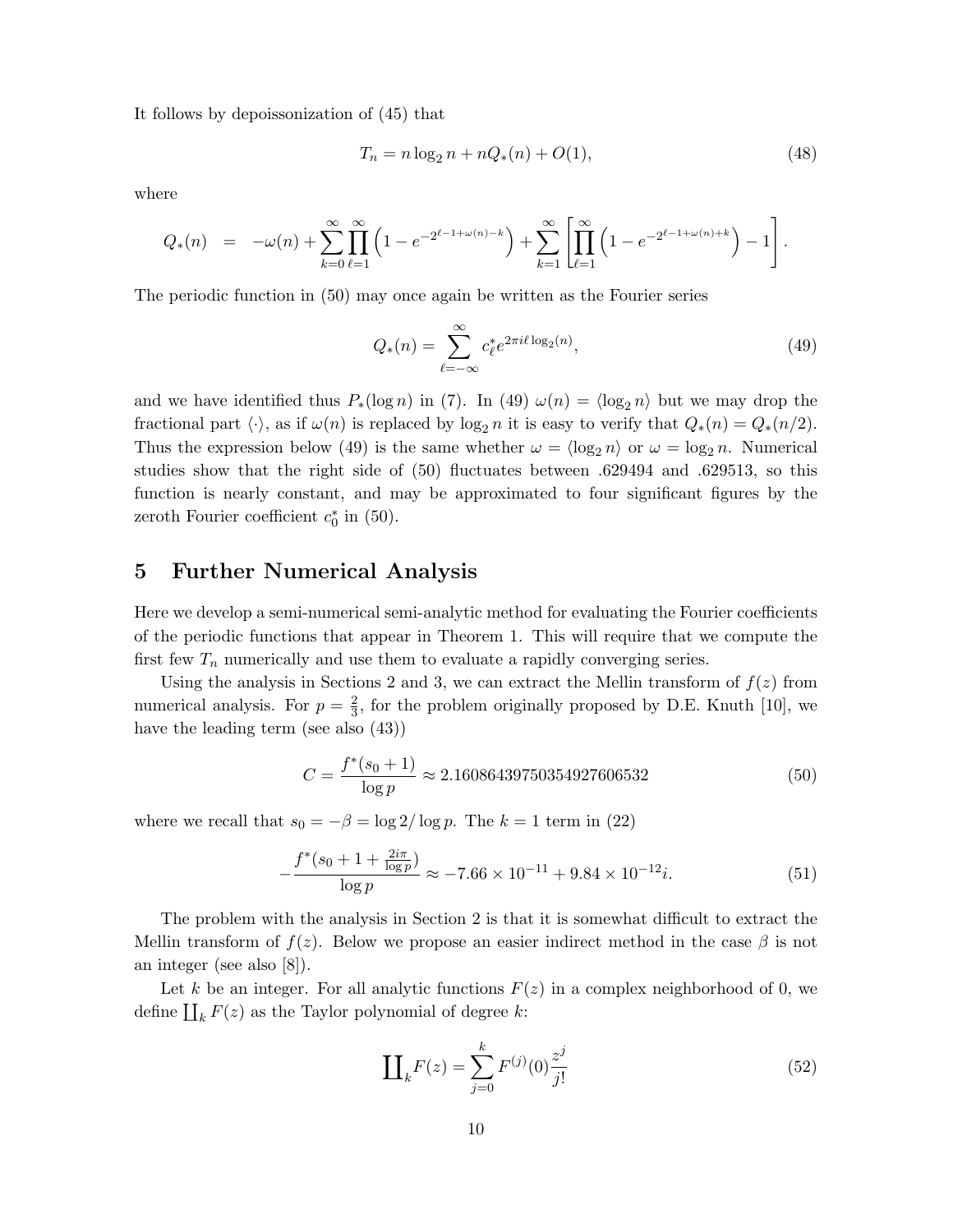with  $F^{(j)}(z)$  the j-th derivative of function  $F(z)$ . We also define  $\coprod^k F(z) = F(z) - \coprod_k F(z)$ .

Let  $b = \lfloor \beta \rfloor$  and recall that  $T_0 = 0$  and  $T_1 = 1$ . The function  $\prod^b T(z)$  is  $O(z^{b+1})$  when  $z \to 0$  and is  $O(z^{\beta})$  when  $z \to \infty$ . Thus the Mellin transform  $T^*(s)$  of  $\prod^b T(z)$  exists for  $-b-1 < \Re(s) < -\beta$ .

We set  $\theta(z) = T(pz)e^{-qz}$ . Its Mellin transform  $\theta^*(s)$  exists for  $\Re(s) > -1$  and satisfies  $(cf. also [8])$ 

$$
\theta^*(s) = \sum_{n\geq 1} p^n T_n \frac{\Gamma(s+n)}{n!} \,. \tag{53}
$$

Since additive polynomial terms only shift the fundamental strip of the Mellin transform, from (13) we arrive at

$$
T^*(s) = -2\frac{\theta^*(s)}{1 - 2p^{-s}}.
$$
\n(54)

Therefore the leading term in  $T(z)$  is equal to

$$
\sum_{k \in \mathbb{Z}} 2 \frac{\theta^*(s_k)}{\log p} z^{-s_k} \tag{55}
$$

where we recall  $s_k = -\beta + \frac{2ik\pi}{\log n}$  $\frac{2ik\pi}{\log p}$ . Thus for all  $k \in \mathbb{Z}$ 

$$
f^{*}(1+s_{k}) = 2\sum_{n=1}^{\infty} T_{n}p^{n} \frac{\Gamma(n+s_{k})}{n!} \ . \tag{56}
$$

Expression (57) is an implicit formula for the  $f^*(1+s_k)$ . The series converges geometrically in view of the factor  $p^n$  (and the algebraic growth  $T_n$ ), but the  $T_n$  must be calculated from (1).

For  $p=\frac{2}{3}$  $\frac{2}{3}$ , by numerically evaluating (57) (using (1) to numerically compute the  $T_n$ ), we get the  $k = 0$  term as

$$
C = \frac{f^*(s_0 + 1)}{\log p} \approx 2.16086439750354927606532
$$

and the  $k = 1$  term is

$$
\frac{f^*(s_0 + 1 + \frac{2i\pi}{\log p})}{\log p} \approx -7.66 \times 10^{-11} + 9.84 \times 10^{-12}i.
$$

For  $p = \frac{1}{3}$  $\frac{1}{3}$  these quantities are respectively approximately  $-1.8219$  and  $-2.662 \times 10^{-4}$  +  $1.853 \times 10^{-4}$ *i*.

Omitting the periodic terms the only asymptotic terms of  $T(z)$  are  $Cz^{\beta}$  and  $\frac{z}{1-2p}$ . Therefore, in view of  $(39)$ ,  $T_n$  and

$$
C\frac{\Gamma(n+1)}{\Gamma(n+1-\beta)} + \frac{n}{1-2p}
$$

converge exponentially fast (still omitting the periodic terms). Table 2 illustrates this for  $p = 2/3$ , where the exact  $T_n$  are computed from the recurrence (1).

### Acknowledgment

We thank D. E. Knuth for several comments regarding this manuscript.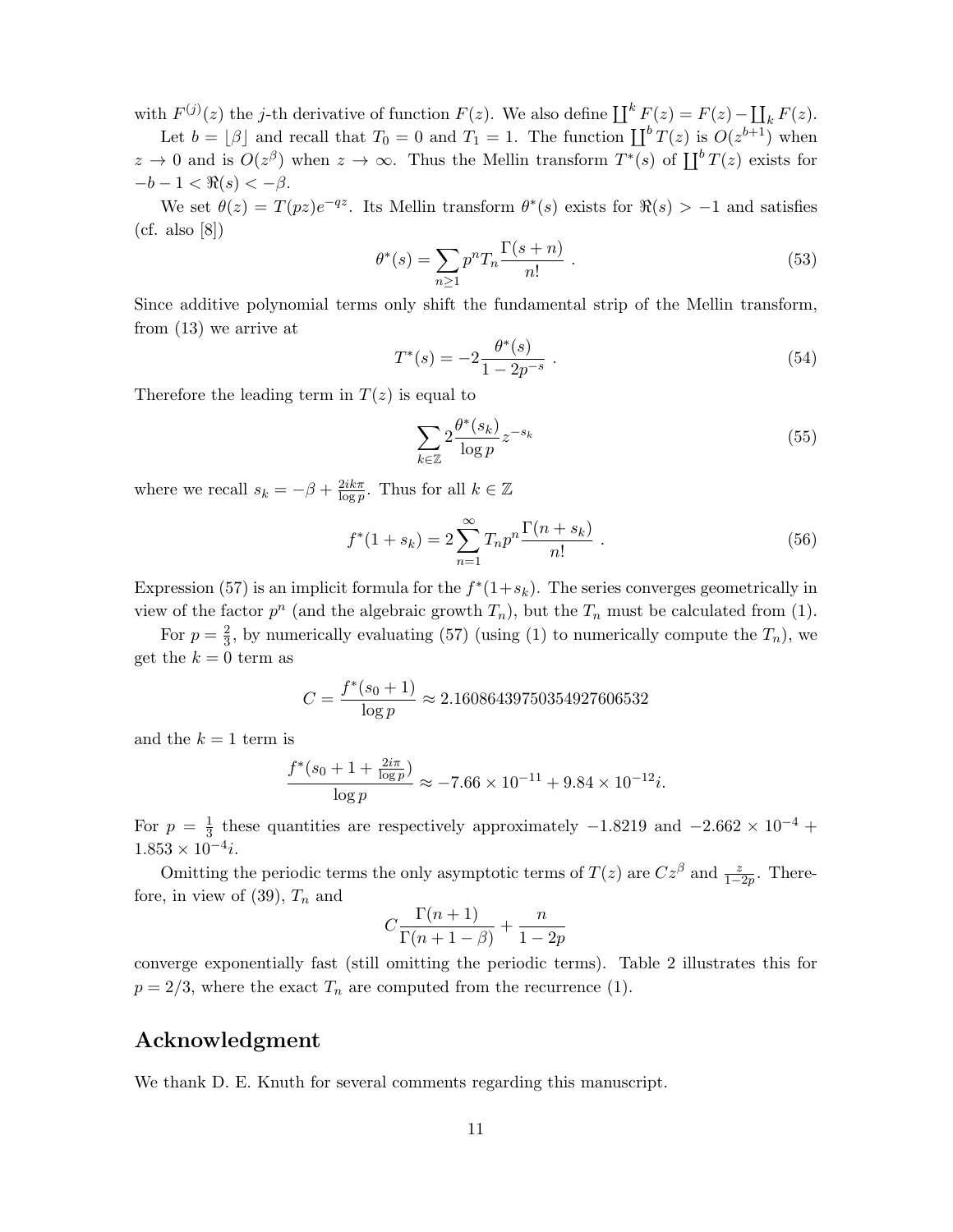| $\boldsymbol{n}$ | $T_n$                     | $rac{n}{1-2p}$            |
|------------------|---------------------------|---------------------------|
| 1                | 1.00000000000000000000    | $-2.30174306232304985900$ |
| 10               | 74.19014780949336492932   | 73.91603109473686910765   |
| 20               | 291.00460566996026651879  | 291.00361735959358501362  |
| 30               | 619.38760608108754323680  | 619.38760213254548663704  |
| 40               | 1046.04525284496893107557 | 1046.04525440741658728759 |
| 60               | 2164.10852244470855065774 | 2164.10852363157796067744 |
| 80               | 3603.01754773643508459982 | 3603.01754785633937946726 |
| 100              | 5336.44933450906552767752 | 5336.44933395400537596930 |

Table 2: Exact vs Asymptotic Valus of  $T_n$  for  $p = 2/3$ .

## References

- [1] M. Davis, G. Logemann, and D. Loveland, A Machine Program for Theorem Proving, Communications ACM, 5, 394–397, 1962.
- [2] A. Goldberg, On the Complexity of the Satisfiability Problem, Courant Comp. Sci. report No. 16, New York University, 1979.
- [3] A. Goldberg, P. Purdom and C. Brown, Average Time Analyses of Simplified Davis-Putnam Procedures, Information Processing Letters, 15(2), 72–75, 1982.
- [4] G. Fayolle, P. Flajolet, and M. Hofri, On a Functional Equation Arising in the Analysis of a Protocol for a Multi-Access Broadcast Channel, Adv. Applied Probability, 18, 441–472, 1986.
- [5] P. Flajolet, X. Gourdon, and P. Dumas, Mellin Transforms and Asymptotics: Harmonic sums, Theoretical Computer Science, 144, 3–58, 1995.
- [6] P. Flajolet and R. Sedgewick, Analytic Combinatorics, Cambridge University Press, Cambridge, 2009.
- [7] P. Jacquet, and W. Szpankowski, Analytical Depoissonization and its Applications, Theoretical Computer Science, 201, 1–62, 1998.
- [8] S. Janson, and W. Szpankowski, Analysis of an Asymmetric Leader Election Algorithm, Electronic J. Combinatorics, 4, R17, 1997.
- [9] D. E. Knuth, The Art of Computer Programming. Sorting and Searching, Vol. 3, Second Edition, Addison-Wesley, Reading, MA, 1998.
- [10] D. E. Knuth, personal communication.
- [11] B. Rais, P. Jacquet, and W. Szpankowski, Limiting Distribution for the Depth in Patricia Tries, SIAM J. Discrete Mathematics, 6, 197–213, 1993.